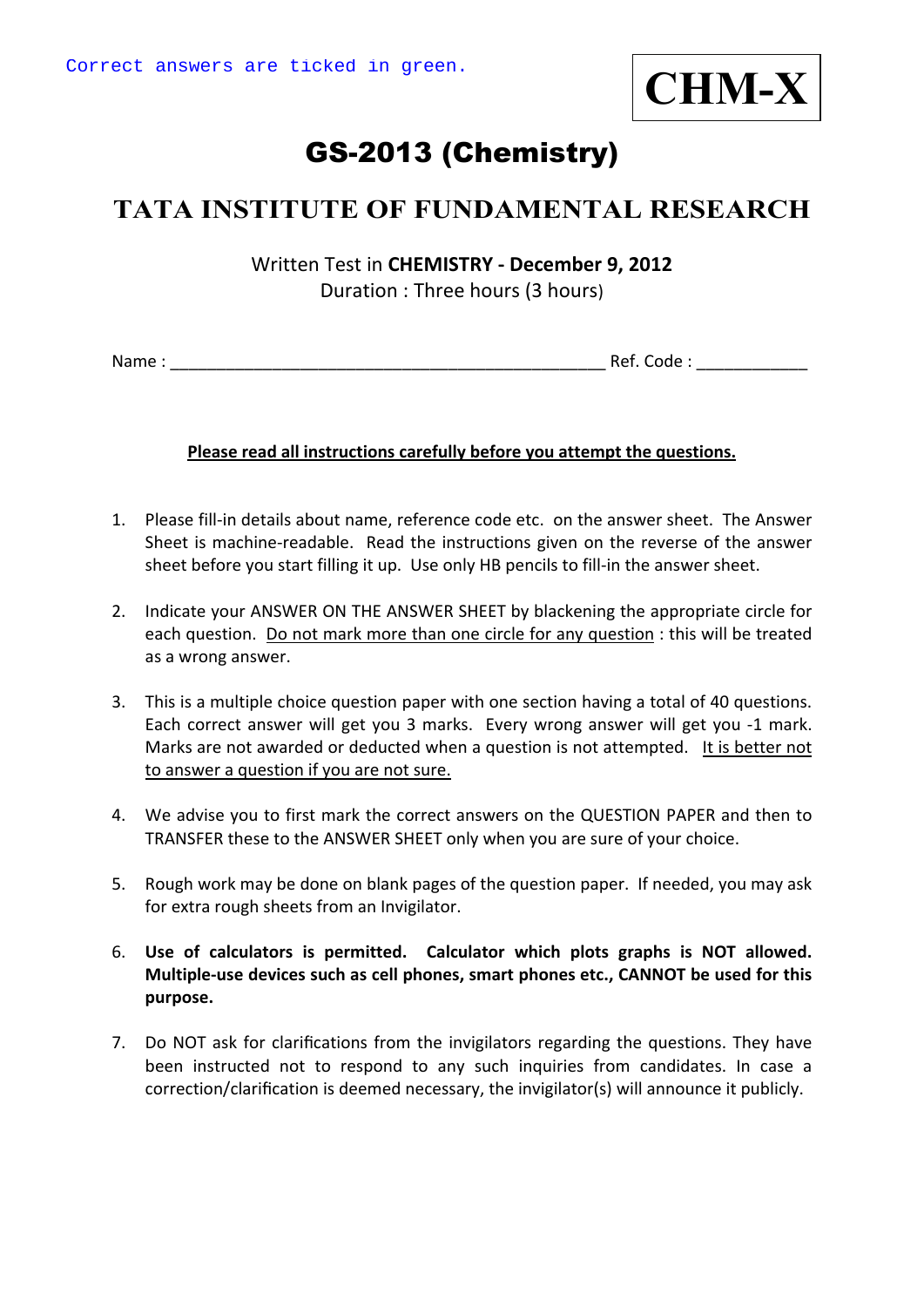#### **SOME USEFUL DATA**

Avogadro number =  $6.02 \times 10^{23}$  mol<sup>-1</sup> e =  $1.6 \times 10^{-19}$  C<br>  $RT/F = 0.0257$  V at  $25^{\circ}$ C<br>  $h = 6.626 \times 10^{-34}$  J·s  $RT/F = 0.0257$  V at 25 $^{\circ}$ C Faraday constant =  $96500$  C/mol  $c = 3 \times 10^8 \,\mathrm{m\,s}^{-1}$ Boltzmann constant  $k = 1.38 \times 10^{-23}$  J K<sup>-1</sup>  $R = 8.314$  J K<sup>-1</sup> mol<sup>-1</sup>  $E_n = -\frac{2}{2a^2}$ 2 2*n*  $-\frac{Z^2}{Z^2}$  a.u. for hydrogen like atom Mass of an electron =  $9.109 \times 10^{-31}$  kg Average velocity = *m kT*  $\pi$ . 8 Standard reduction potential of  $Al^{3+} + 3e^- \rightarrow Al$  is −1.66 V at 25°C Standard reduction potential of  $Fe^{2+} + 2e^- \rightarrow Fe$  is −0.44 V at 25°C

- 1. The Friedel-Crafts reactions are common in organic chemistry. Which of the following is expected to be a better catalyst?
	- A)  $AlBr<sub>3</sub>$  $B)$  Al<sub>I3</sub> C) Al $Cl_3$ D) MgCl<sub>2</sub>
- 2. If the CO stretching frequency of  $Ni(CO)_{3}(P(OMe)_{3})$  is *A*, and that of  $Ni(CO)<sub>2</sub>(PMe<sub>3</sub>)<sub>2</sub>$  is *B*, then
	- A)  $A > B \blacktriangleright$ B) *A*=*B* C) *A*<*B* D) None
- 3. What are the elements of symmetry present in the following molecules and which of them is chiral?



A) A has a 2-fold rotation axis and B has a plane of symmetry; A is chiral B) A has a plane of symmetry and B has a centre of inversion; B is chiral C) A has a plane of symmetry and B has a 2-fold rotation axis; A is chiral

D) A has a plane of symmetry and B has a 2-fold rotation axis; B is chiral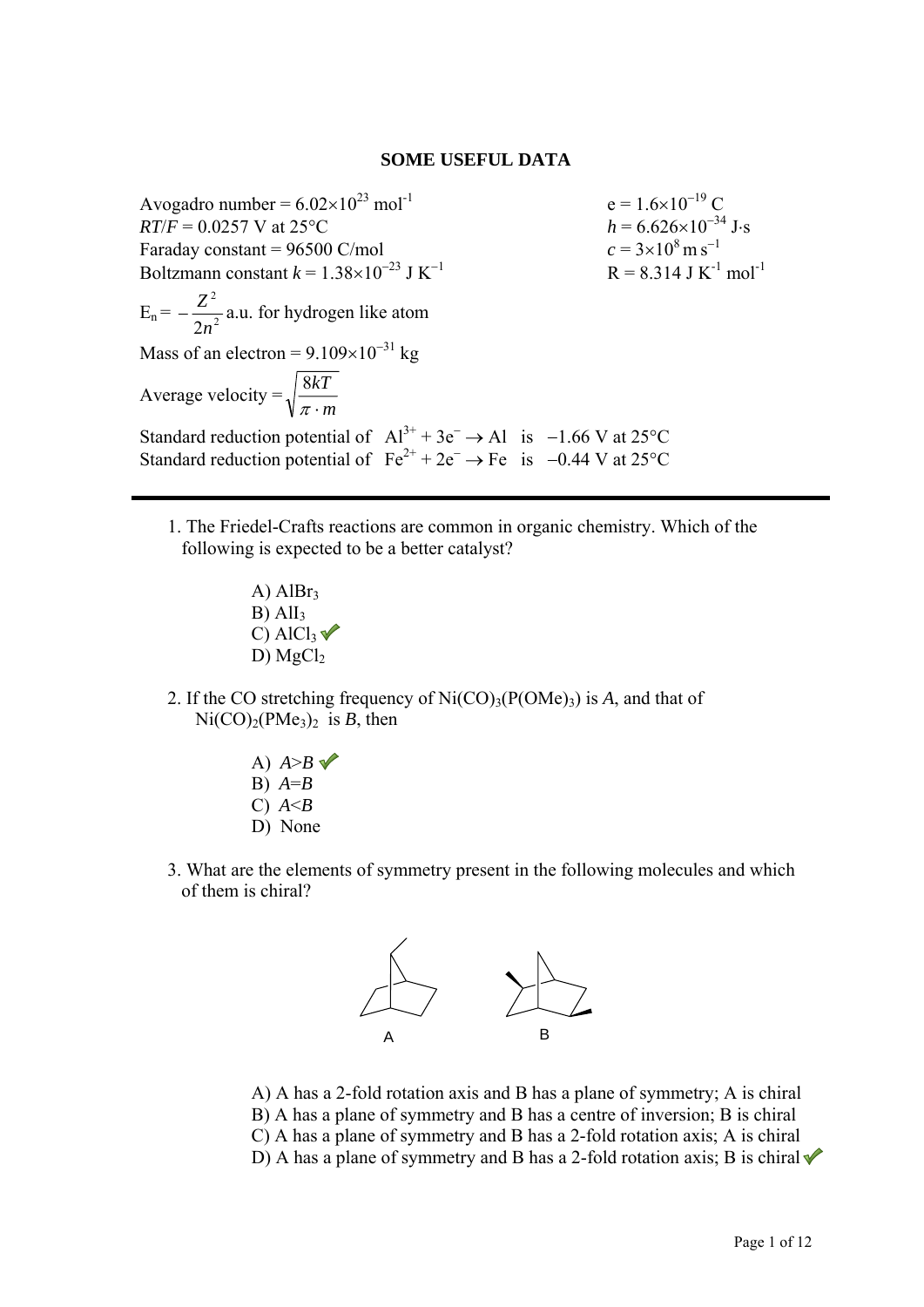4. The method of initial rates is used to determine the rate law for the reaction given below.

$$
2NO\left(g\right)+2H_2(g)\rightarrow N_2(g)+2H_2O(g)
$$

The following initial rates were determined at the given partial pressures (*p*) of reactants.

| $p_{NO}(mmHg)$ | $p_{\text{H2}}$ (mmHg) | Initial rate $(M/min)$ |
|----------------|------------------------|------------------------|
| <b>200</b>     | 400                    | 046                    |
| 400            | 200                    | 0.92                   |
| 400            | 400                    | 1.85                   |

These data imply which of the following rate laws?

A) rate =  $k p_{\text{NO}} p_{\text{H2}}$ B) rate =  $k p_{\text{NO}} p_{\text{H2}}^2$ C) rate =  $k p_{\text{NO}}^2 p_{\text{H2}}^2$ D) rate =  $k \, p_{\text{NO}}^2 p_{\text{H2}}^2$ 

- 5. The speed of a reaction that involves an enzyme increases as
	- A) Temperature decreases B) pH becomes less than optimal
	-
	- C) Substrate concentration increases  $\checkmark$
	- D) All of the above
- 6. Predict the products of the following condensation reaction where y : x could be either 1 or 2:

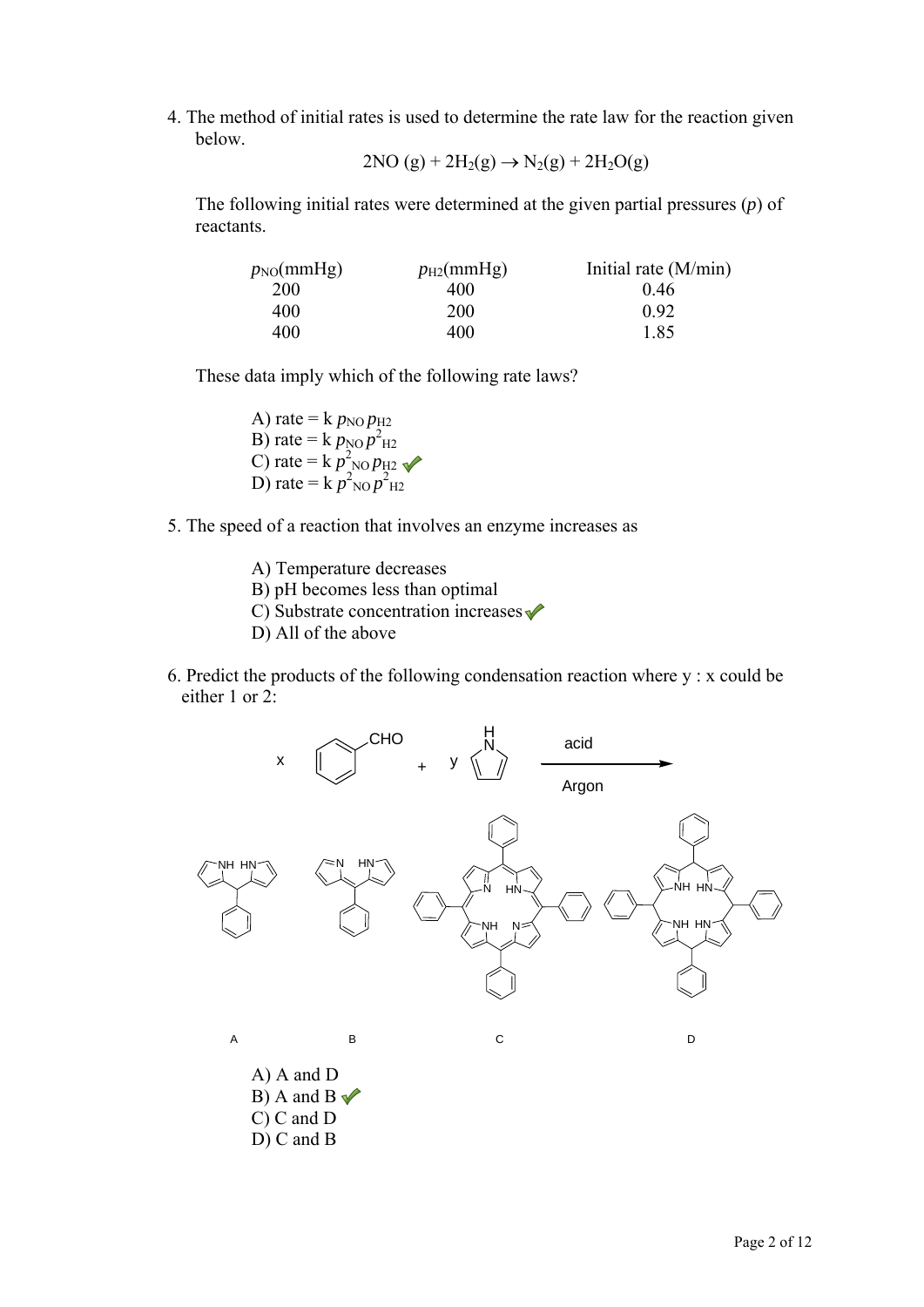- 7. Which of the following experimental observations best demonstrates the wavelike character of electrons?
	- A) The photoelectric effect
	- B) The flow of electrons in a metal wire
	- C) The diffraction pattern of electrons scattered from a crystalline solid  $\checkmark$
	- D) The deflection of an electron beam by electrical plates
- 8. The product of the following reaction will be able to couple with which amino acids?



- A) Tyrosine and Phenylalanine
- B) Tyrosine and Serine
- C) Lysine and Serine
- D) Phenylalanine and Lysine
- 9. Which of the following will be strongest acid in pure liquid HF:
	- A)  $H<sub>2</sub>O$ B)  $SbF_5$   $\checkmark$ C) CH3COOH D) NaF
- 10. Which of the following statements is always true regarding conductors and semiconductors?
	- A) Semi-conductors are half as good as conductors when comparing their electron mobility.
	- B) Conductors have large band gaps and semi-conductors have small band gaps.
	- C) Conductors and semi-conductors do not conduct electricity at high temperatures.
	- D) None of the above statements are true.  $\checkmark$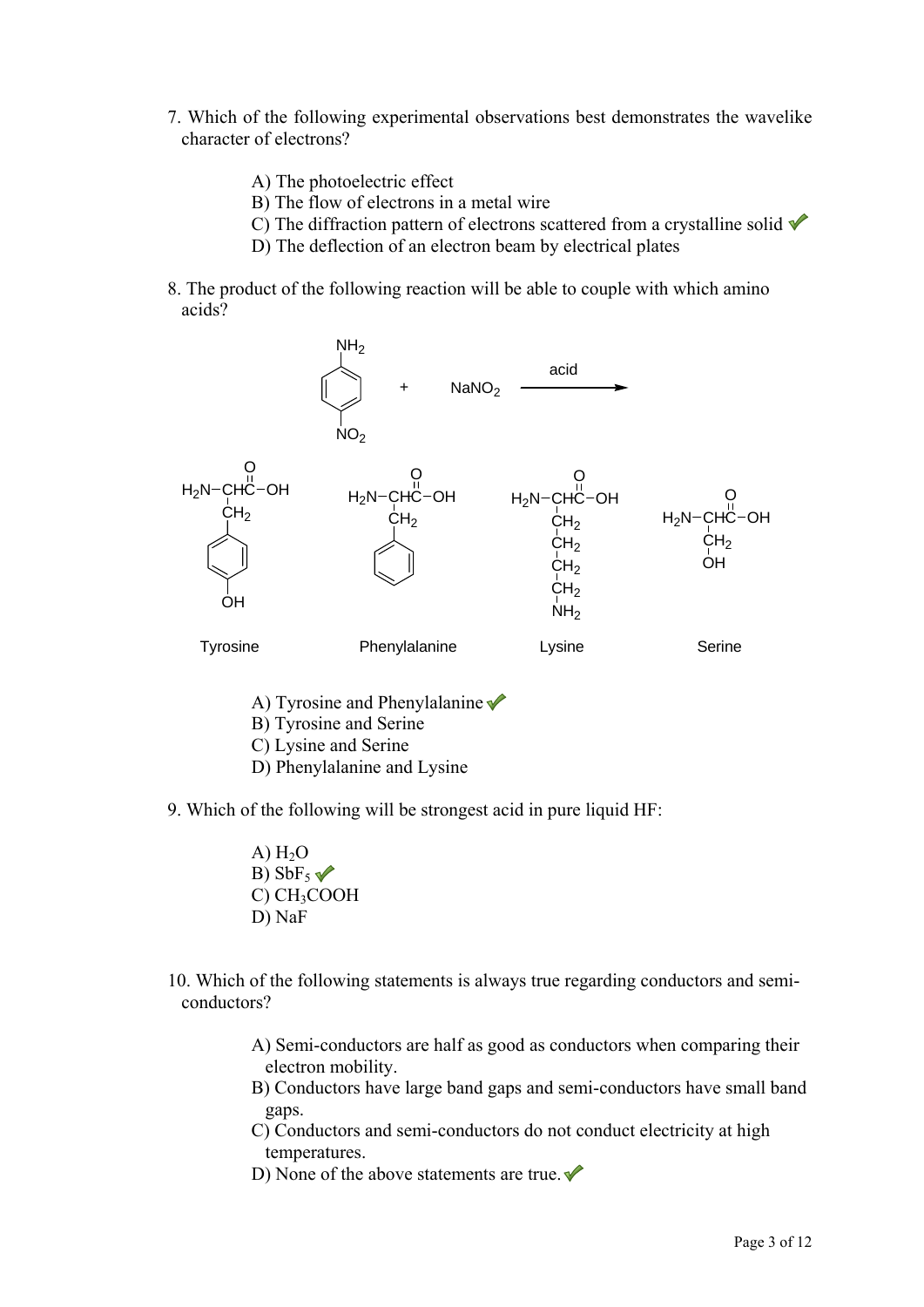11. Compound 1 reacts with vinyl Grignard reagent to give two compounds *A* and *B* after hydrolysis. *A* gives compound 2 upon heating. Predict the structure of *A*.



- 12. Compare the equilibrium bond lengths of AB-type of diatomic molecules  $N_2$ , NO,  $O_2$ ,  $Cl_2$  and CN with their cations (AB<sup>+</sup>) and anions (AB<sup>-</sup>). Which of the following statements is correct in general?
	- A) The equilibrium bond lengths of all  $AB^+$  species will be shorter, and that of all AB<sup>−</sup> species will be longer than that of the corresponding AB species.
	- B) The equilibrium bond lengths of all AB<sup>−</sup> species will be shorter, and that of all  $AB^+$  species will be longer than that of the corresponding  $AB$ species.
	- C) The equilibrium bond lengths of  $O_2^+$ ,  $Cl_2^+$  and CN<sup>-</sup> ions will be shorter than the corresponding neutral species. The equilibrium bond lengths of  $\checkmark$  $N_2^+$ , NO<sup>+</sup> and Cl<sub>2</sub><sup>-</sup> ions will be longer than the corresponding neutral species.
	- D) The equilibrium bond lengths of  $O_2^+$ ,  $Cl_2^+$  and CN<sup>-</sup> ions will be longer than the corresponding neutral species. The equilibrium bond lengths of  $N_2^+$ , NO<sup>+</sup> and  $Cl_2^-$  ions will be shorter than the corresponding neutral species.
- 13. What is the degeneracy of the energy level with n=6 (n being the principal quantum number) in a hydrogenic atom or ion?
	- A) 16 B) 9 C)  $36\sqrt{ }$ D) 25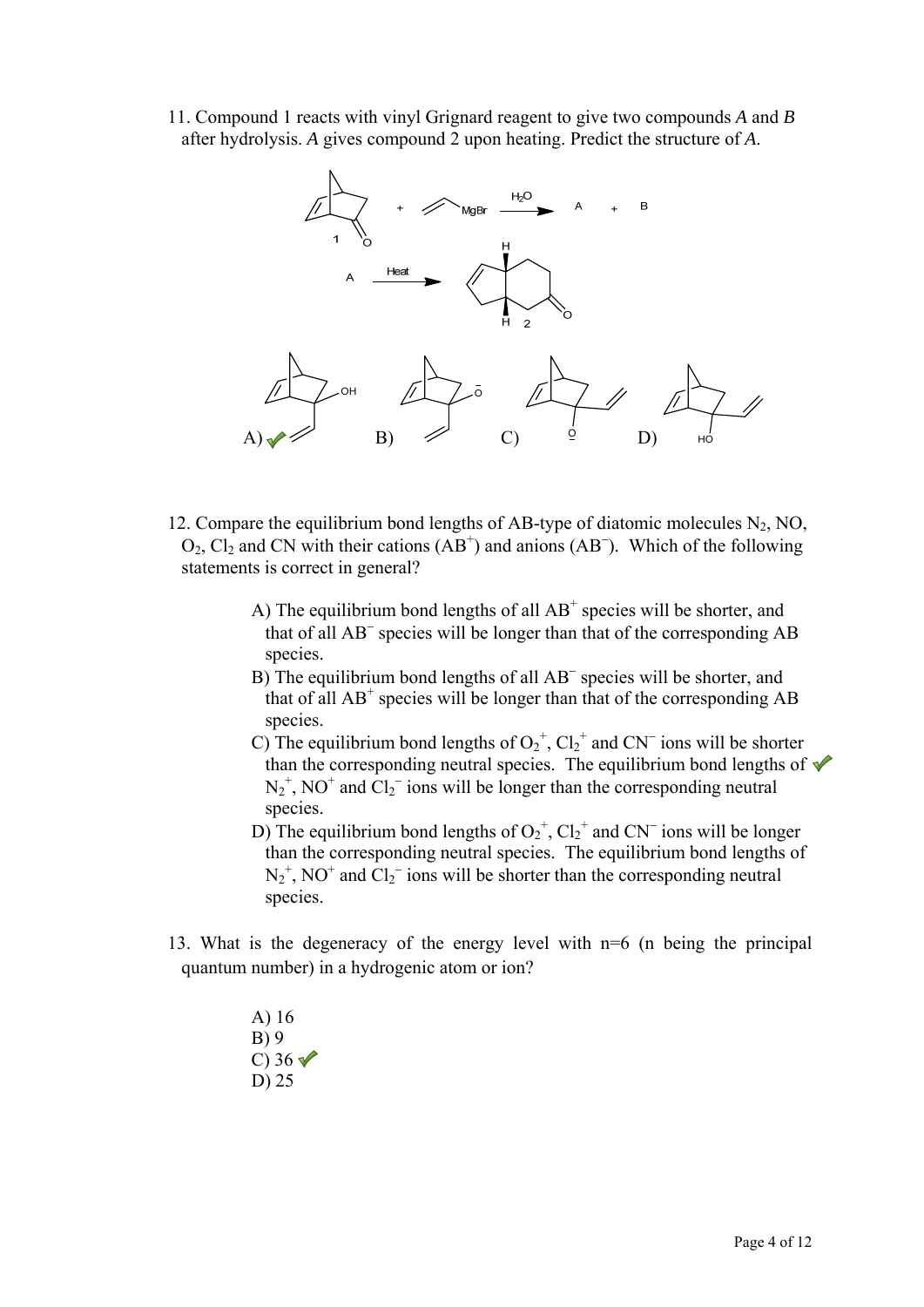14. In a chemistry lab, the aim of an experiment was to generate well structured, 5nm sized gold nanoparticles. A student experimented with the following synthesis:

*1-nonanethiol (C<sub>9</sub>H<sub>19</sub>SH) and HAuCl<sub>4</sub> were first mixed (in a molar ratio of 10:1), and then gold ions were reduced by slowly adding NaBH4. In this synthesis, after 2 hours no precipitate was observed and only a very faint pink colloidal solution was obtained. This solution was then evaporated onto a glass slide and the sample characterized by X-ray diffraction.* 

Given below are three XRD patterns. One out of these three patterns was obtained by the student when he/she characterized the sample on the glass slides. Which statement below is true?



- A) The synthesis did not yield gold nanoparticles as there was no precipitate. Therefore, the XRD pattern that will be obtained is that shown as curve (c) – It is almost a flat baseline indicating no product.
- B) 5 nm gold nanoparticles were formed and XRD pattern shown as (a) represents the product. It signifies that the nanoparticles are crystalline and the face-centered cubic (fcc) crystal structure can be clearly used to index the peaks.
- C) 5 nm gold nanoparticles will show size-dependent line broadening and therefore if the product consisted of such particles, then curve (b) will  $\checkmark$ be obtained.
- D) None of the above statements are true.
- 15. Which of the following statements is true regarding amphiphilic molecules?
	- A) An amphiphilic molecule consists of both a positive charge and a negative charge.
	- B) Amphiphilic molecules show spontaneous aggregation behaviour in any solvent and at all concentrations.
	- C) Amphiphilic molecules are insoluble in water.
	- D) Amphiphilic molecules are known to form liquid crystals.  $\blacklozenge$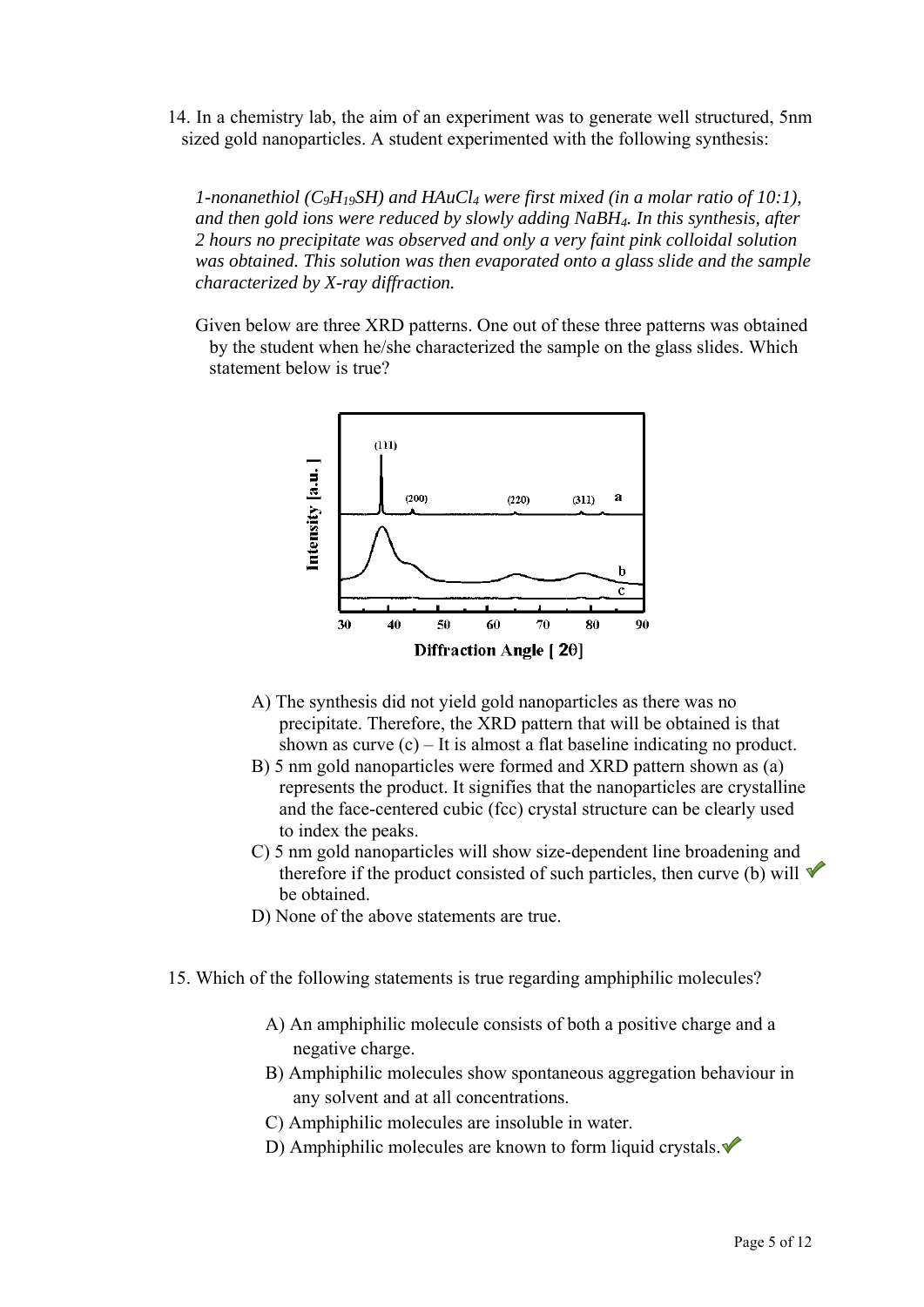- 16. What terms can arise from the configuration  $2p^13p^1$ ?
	- A)  ${}^{3}D, {}^{1}D, {}^{3}P, {}^{1}P, {}^{3}S, {}^{1}S$  $\overline{B}$ )  ${}^{3}D, {}^{3}P, {}^{3}S$ C)  ${}^{1}D, {}^{1}P, {}^{1}S$  $\overline{D}$ ) <sup>1</sup> $\overline{D}$ , <sup>3</sup> $\overline{P}$ , <sup>3</sup> $\overline{S}$
- 17. The standard Gibbs free energies of the following reactions,  $\Delta G^0$ , have been determined at various temperatures.
	- (i)  $C(s) + O_2(g) \rightarrow CO_2(g)$ (ii)  $C(s) + \frac{1}{2}O_2(g) \rightarrow CO(g)$ (iii)  $CO(g) + \frac{1}{2}O_2(g) \rightarrow CO_2(g)$

Which of the following plots would represent most likely the temperature dependence of Δ*G*<sup>0</sup>?



- 18. Which statement is true of the ground state of the  $\text{Co}^{2+}$  ion?
	- A) The number of unpaired electrons is 0 and the  $\text{Co}^{2+}$  ion is paramagnetic.
	- B) The number of unpaired electrons is 0 and the  $Co<sup>2+</sup>$  ion is *not* paramagnetic.
	- C) The number of unpaired electrons is 3 and the  $Co<sup>2+</sup>$  ion is paramagnetic.
	- D) The number of unpaired electrons is 3 and the  $Co<sup>2+</sup>$  ion is *not* paramagnetic.
- 19. Consider a classical harmonic oscillator with a mass *m* and a force constant *k* oscillating with a frequency ν. Which of the following statements is NOT true for this system?
	- A) ν increases if *m* decreases.
	- B) The oscillator is most likely to be found at its equilibrium position.  $\blacklozenge$
	- C) The acceleration is maximum at its turning points.
	- D)  $\nu$  does not depend on how large the amplitude of the oscillation is.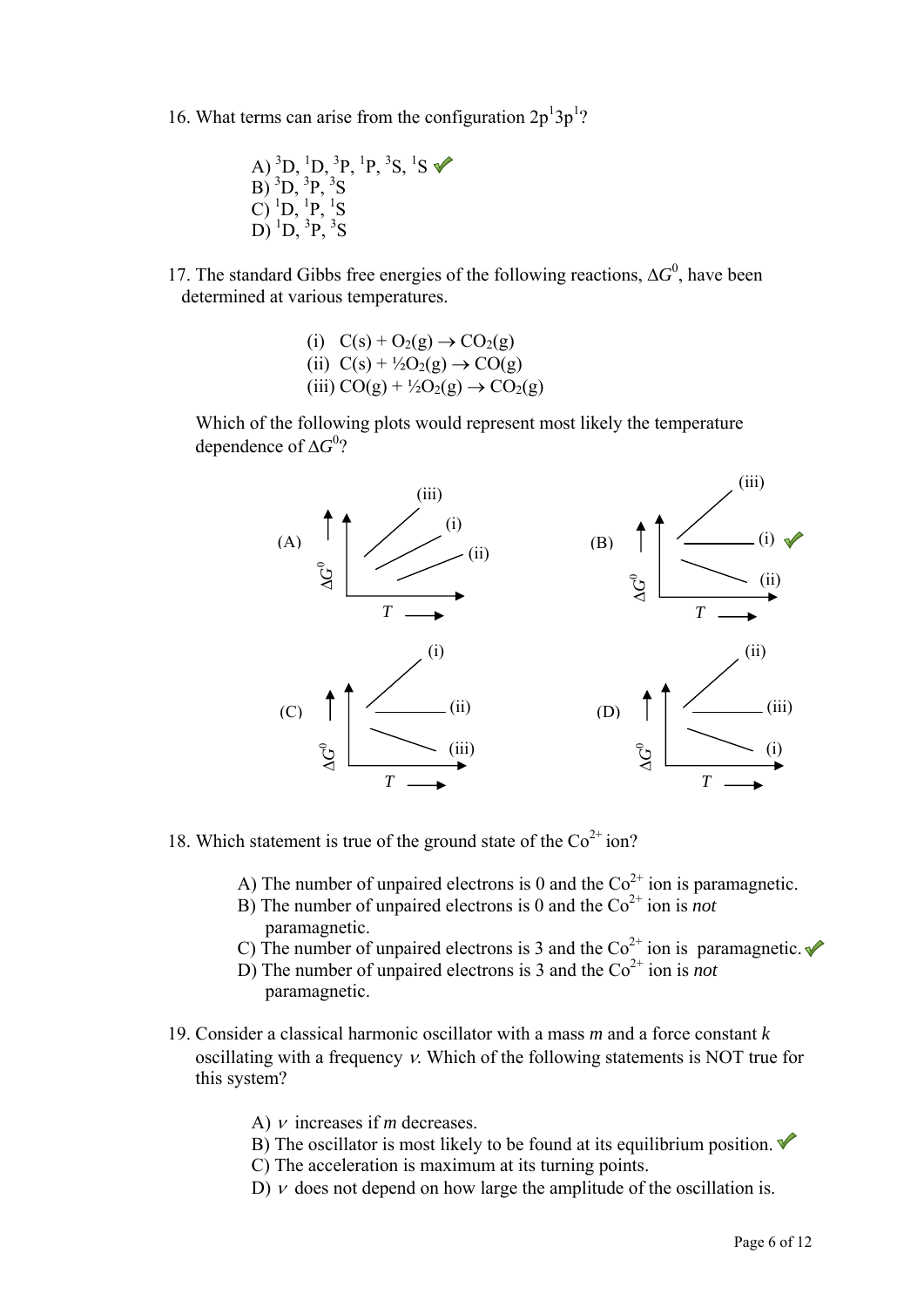20. Photosynthesis is a process by which light energy gets funnelled into creating chemical potential for generation of proton gradients across membranes. Suppose photosynthesis is only 0.5% efficient in creating such gradients, calculate how many 530 nm photons will be required to create a pH gradient (per mole) as shown below across a cellular membrane under ambient temperature of 300 K?



- 21. How many molecules of cetanol (of cross-sectional area  $2.58 \square 10^{-19}$  m<sup>2</sup>) can be adsorbed on the surface of a spherical drop of dodecane of diameter 35.6 nm?
	- A)  $6.16 \square 10^4$  $\vec{B}$ ) 1.23  $\Box$  10<sup>3</sup> C)  $1.54 \square 10^4$   $\sqrt{ }$ D)  $4.90 \square 10^3$
- 22. What is the result of the following reaction?



- C) Reaction is unfavourable under given reagents
- D) A and B both are plausible  $\sqrt{\phantom{a}}$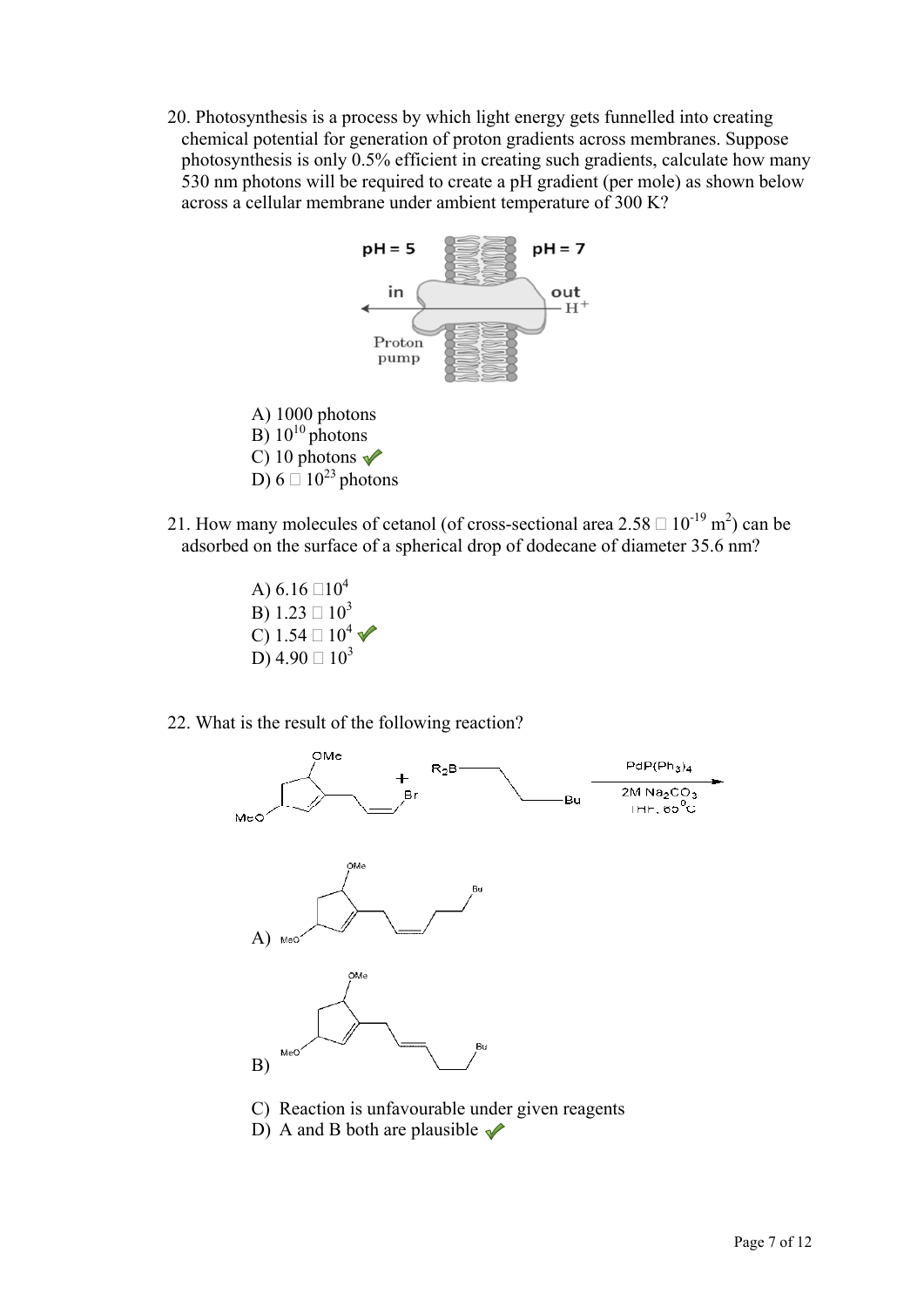- 23. Sodium metal crystallizes in a cubic unit cell. From X-ray diffraction, the unit cell parameter was determined to be 4.29 Å. If the density of the element is known to be  $0.968$  g/cm<sup>3</sup>, how many atoms are present in each unit cell?
	- A) Not enough information is given to calculate the value.
	- B) 1  $C$ ) 2  $\sqrt{ }$ D) 3
- 24. Shown below in solid-line is the harmonic potential of a quantum oscillator for a diatomic molecule. If the harmonic potential is suddenly transformed into Morse potential shown in dashed-line how would the zero point energy and shape of wavefunctions change?



- A) Zero-point energy remains the same and wavefunctions do not change.
- B) Zero-point energy remains the same but wavefunction reflects a change on the high Q side.
- C) Zero-point energy changes and wavefunction reflects a change on the high Q side.
- D) Potentials never reflect any change in the shape of the wavefunction  $\sqrt{\ }$
- 25. Using crystal field theory, determine the type of d-orbital(s) which will have the lowest energy in the complex shown below. Based on the above, determine the comparative rates of reduction of the Mn(V) to Mn(IV) *versus* Mn(IV) to Mn(III) states.



- A)  $(d_{xy})$ ; Mn(V) to Mn(IV) is slower than Mn(IV) to Mn(III) B)  $(d_{xy}, d_{yz}, d_{zx})$ ; Mn(V) to Mn(IV) is slower than Mn(IV) to Mn(III) C)  $(d_z 2, d_x 2, z)$ ; Mn(V) to Mn(IV) is faster than Mn(IV) to Mn(III)
- D)  $(d_{xy})$ ; Mn(V) to Mn(IV) is faster than Mn(IV) to Mn(III)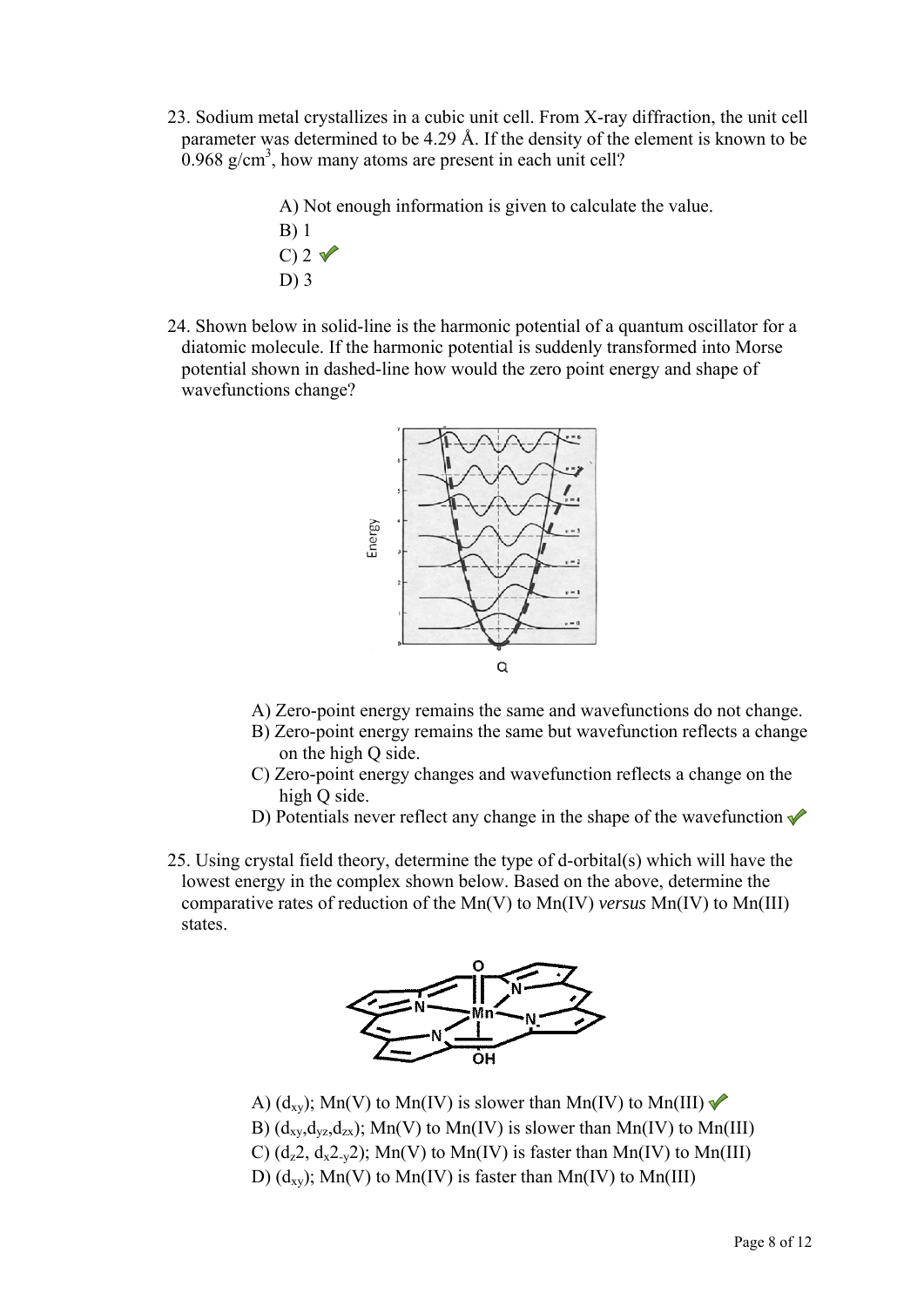- 26. Given three systems, *A*, *B*, and *C*, what could be they if the spacing between the neighbouring energy levels in *A* decreases with increasing energy, while that for *B* is constant, and that for *C* increases with increasing energy?
	- A) *A*= particle in a one-dimensional box, *B*= harmonic oscillator, *C*=electron in hydrogen atom
	- B)  $A =$  electron in hydrogen atom,  $B =$  harmonic oscillator,  $C =$  particle in a  $\triangle$ one-dimensional box
	- C)  $A$ = particle in a one-dimensional box,  $B$ = electron in hydrogen atom, *C*= harmonic oscillator
	- D) *A*= electron in hydrogen atom, *B*= particle in a one-dimensional box, *C*= harmonic oscillator
- 27. The following reaction, conducted in a vessel of capacity 10 litre, has reached equilibrium at 330 K.

$$
CO(g) + H_2O(g) \Phi CO_2(g) + H_2(g)
$$
  $\Delta H^0 = -41.2 \text{ kJ}$ 

The temperature of the vessel is then increased to 350 K. Which of the following statement is correct before the reaction reaches a new equilibrium at this elevated temperature?

- A) The rate constant of the forward reaction will decrease, and the rate constant of the reverse reaction will increase.
- B) Concentrations of all the species will increase, but increase will be more for the reactants than that for the products.
- C) Both A and B.
- D) None of the above.  $\blacktriangledown$
- 28. In a Hückel tight binding representation with a single orbital per site and nearest neighbour interactions between sites, the Hamiltonian for a cluster of three Na atoms in linear and triangular forms is written as:



Assuming the nearest neighbour coupling  $\beta$  < 0, which form (linear or triangular) of the cluster is more probable for neutral Na<sub>3</sub> and for the anion Na<sub>3</sub><sup>-</sup>?

- A) Linear for Na<sub>3</sub> and triangular for Na<sub>3</sub><sup>-</sup>
- B) Linear for both
- C) Triangular for Na<sub>3</sub> and linear for Na<sub>3</sub><sup>-</sup>
- D) Triangular for both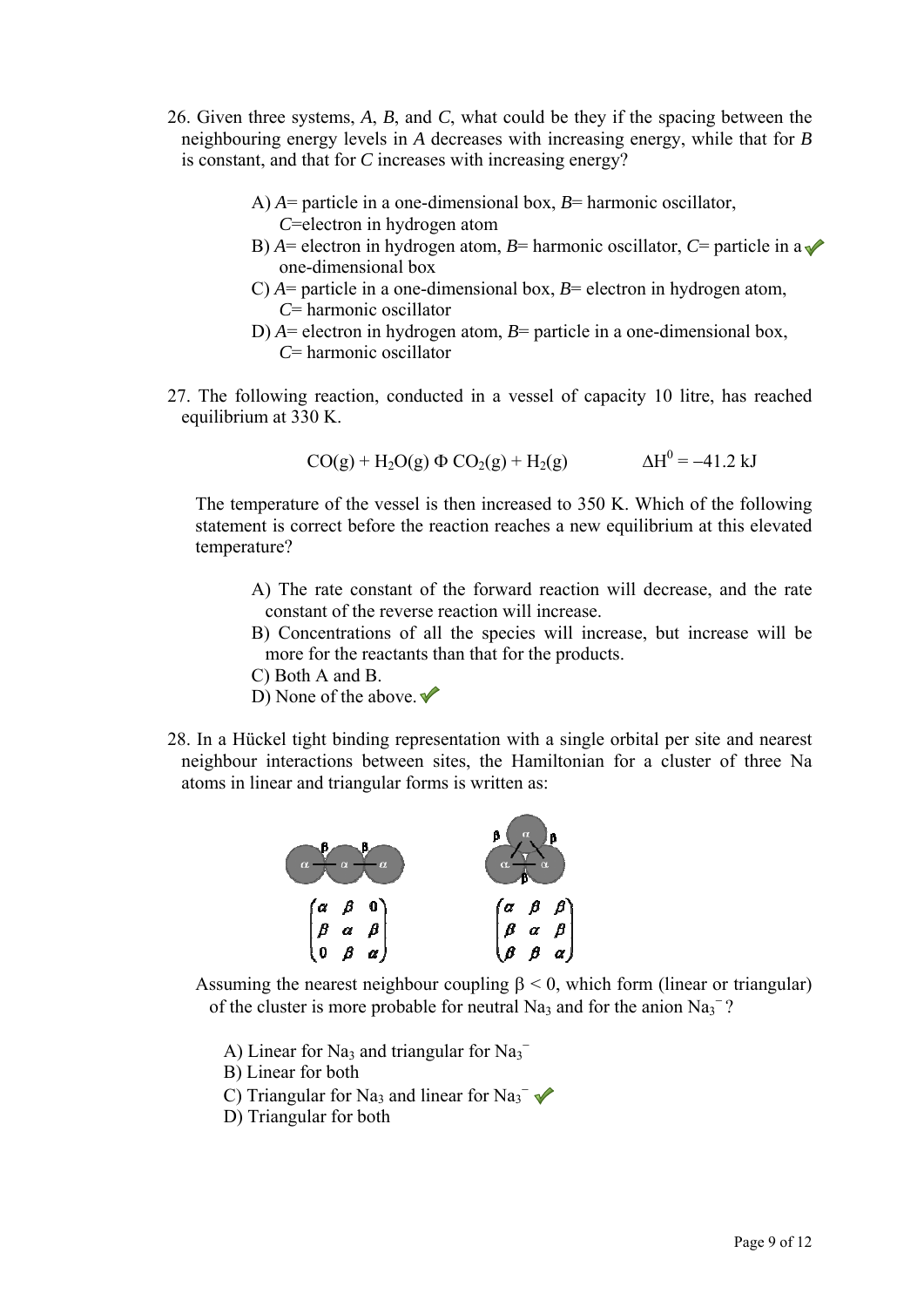29. What are the limits of detection of the following common analytical methods used with capillary separations: fluorescence, mass spectrometry, UV-vis absorbance, and NMR, respectively, in mol?

A) 
$$
10^{-18} - 10^{-23}
$$
,  $10^{-13} - 10^{-21}$ ,  $10^{-13} - 10^{-16}$ ,  $10^{-9} - 10^{-11}$   
\nB)  $10^{-13} - 10^{-21}$ ,  $10^{-18} - 10^{-23}$ ,  $10^{-13} - 10^{-16}$ ,  $10^{-9} - 10^{-11}$   
\nC)  $10^{-18} - 10^{-23}$ ,  $10^{-13} - 10^{-21}$ ,  $10^{-9} - 10^{-11}$ ,  $10^{-13} - 10^{-16}$   
\nD)  $10^{-13} - 10^{-21}$ ,  $10^{-13} - 10^{-16}$ ,  $10^{-18} - 10^{-23}$ ,  $10^{-9} - 10^{-11}$ 

- 30. *A* is a 5×5 matrix with elements  $a_{ii} = a_{ii}$ . Its eigenvalues are 0,  $\pm 1$  and  $\pm 2$ . Which of the following statements best describes the properties of the matrix *A*?
	- A) *A* can be diagonalized by a unitary transformation.
	- B) *A* can be diagonalized by an orthogonal transformation.
	- C) *A* cannot be inverted.
	- D) All of the above.  $\blacktriangleright$
- 31. A reaction has a negative (and approximately temperature independent) enthalpy change. It does not proceed spontaneously at room temperature  $(25<sup>0</sup>C)$ . At which of the following temperatures is the reaction more likely to become spontaneous?

A) –50 $^0C$  $\overline{B}$ ) 50 $\overline{C}$  $\overline{C}$ ) 100 <sup>0</sup>C  $\overline{D}$ ) 1000 <sup>0</sup>C

32. The state of 2 moles of an ideal gas is changed from the point A to the point B along three different paths, as shown in the following *P*-*V* diagram. If the change of entropy of the gas in changing its state from state A to B along the path *i* is denoted  $\Delta S_i$ , then which of the following statements is correct?

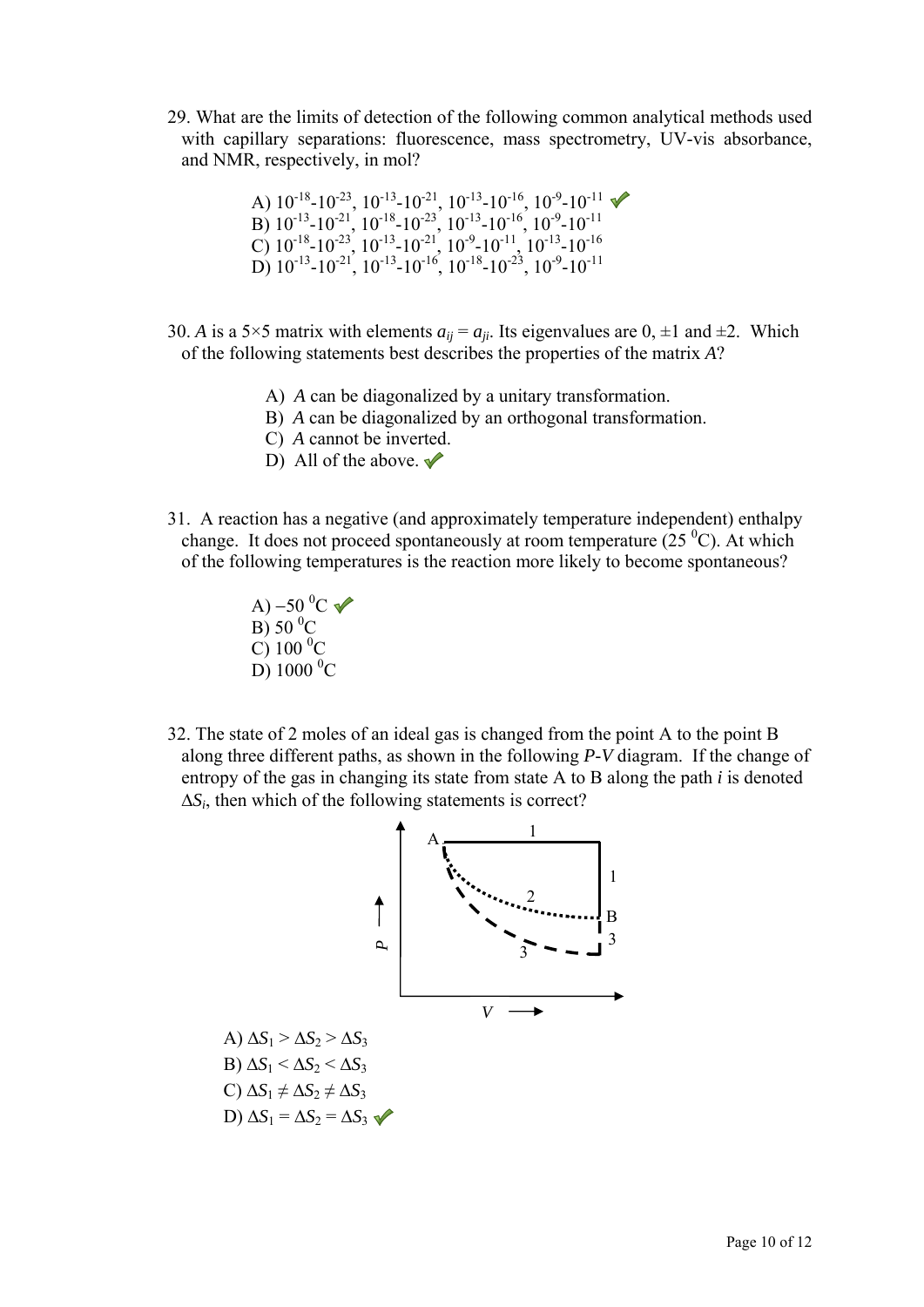33. Which of the following molecular species are expected to be paramagnetic?  $O_2^+$ ,  $O_2^-$  and  $O_2^2^-$  ?

A) All of them B) Only  $O_2^+$  and  $O_2^-$ C) Only  $O_2^+$  and  $O_2^{\,2-}$ D) Only  $O_2^-$  and  $O_2^2^-$ 

34. The reaction of sodium ethoxide with ethyliodide to form diethyl ether is termed

- A) electrophilic substitution
- B) nucleophilic substitution  $\sqrt{\ }$
- C) electrophilic addition
- D) radical substitution

35. Point of group of 1,2-propadiene is

- A)  $C_{2h}$  $B) C_{2v}$  $C$ )  $D_{2h}$  $D)$   $D_{2d}$
- 36. The <sup>1</sup>H NMR spectrum of a compound with molecular formula  $C_3H_7NO$  shows the following features:

| Chemical shift (ppm) | 6.50          | 2.25    | 1.10    |
|----------------------|---------------|---------|---------|
| Shape                | broad singlet | quartet | triplet |

Which of the following is in agreement with this information?

A)  $(CH_3)_2C=NOH$  $B)$  CH<sub>3</sub>COCH<sub>2</sub>NH<sub>2</sub> C)  $CH_3CH_2CONH_2 \rightarrow$ D)  $HCON(CH_3)_2$ 

37. Electrospray ionization mass spectroscopy produces multiply charged ions of proteins. On application of this technique to hemeprotein it gave a large number of peaks corresponding to different charge-states of the protein. The three consecutive peaks are observed at the m/z values:

2061, 1767, 1546

The approximate m/z value of the consecutive fourth peak in the series would be:

A) 1252 B)  $1374$ C) 1498 D) 1325